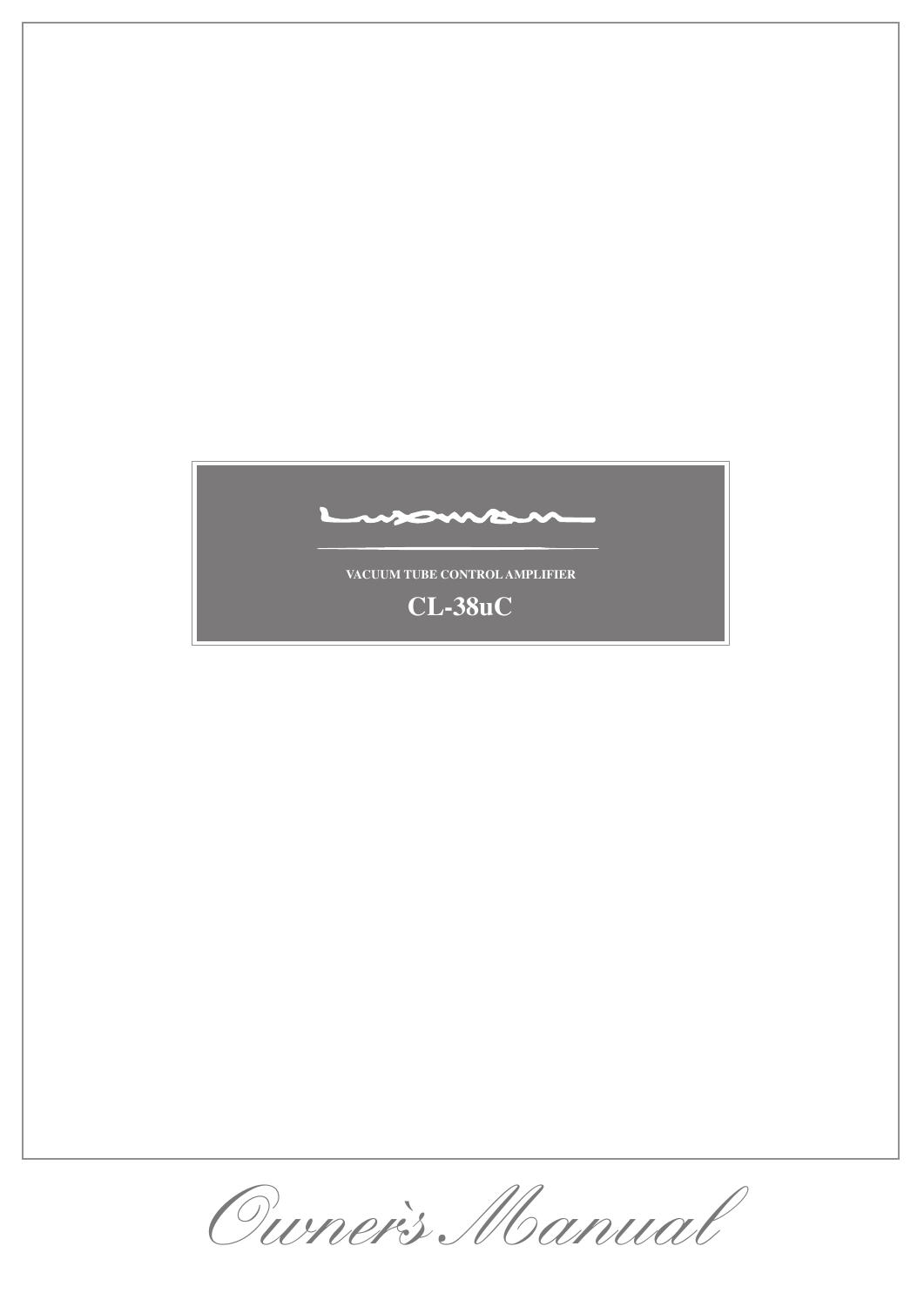# **Contents**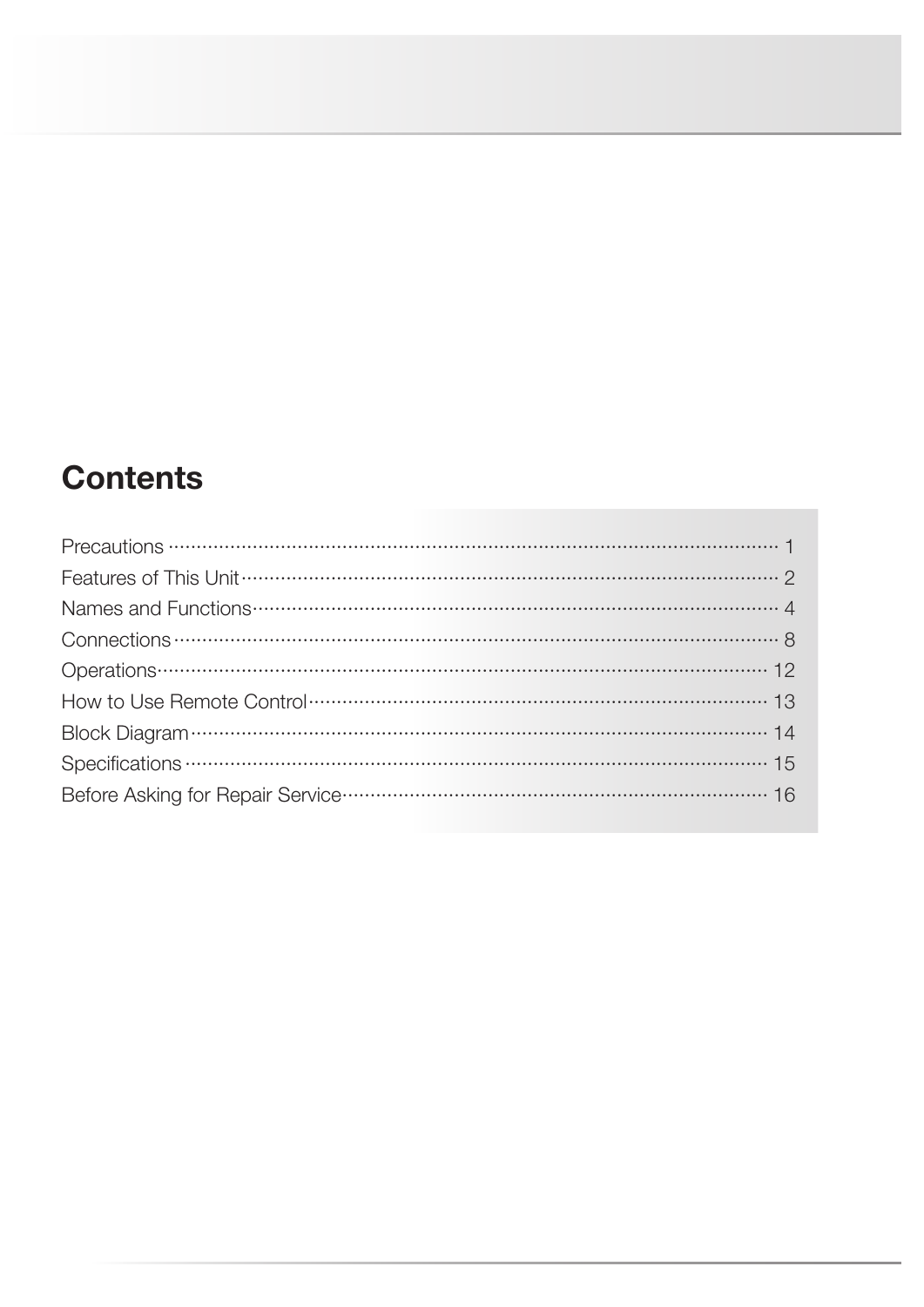## Installation place

Install this unit in a location where good ventilation and heat radiation are assured. Especially, installation of this unit where direct sunlight is present, where the temperature rises excessively high such as close to a heater, or where it is humid or dusty may cause a malfunction even if heat is efficiently released. Therefore, do not install this unit in such places.

## Ventilation holes

The ventilation holes of this product must not be blocked because this unit is a vacuum tube amplifier and generates considerable heat. If the amplifier is installed on a rack or the like, secure ample space for cooling and leave the door open. Do not pile up other things on the amplifier and never put articles on it. Failure to observe this may cause a malfunction. Note:

For heat dispersal, do not install this equipment in a confined space such as a book case or similar unit.



<del>umumumumumumu</del>



When connecting this unit to input devices such as a CD player, an SACD player, an analog record player , a tuner, and a recorder, be sure to turn off the power of this unit and all other connected devices.

Failure to observe this may generate a strong noise resulting in speaker damage or cause a malfunction.

The pin-plug to be inserted in each input terminal of this unit shall be pushed in firmly. If the grounding terminal is inadequately connected, noises including hum may be generated, resulting in an adverse S/N ratio.

# The sound is not generated shortly after the power supply is turned on.

This amplifier is equipped with a time muting circuit in order to separate the output circuit. Therefore, no sound will be generated shortly after the power supply is turned on.

If the volume control is set to a high sound level before the time muting circuit is canceled, a large sound is suddenly generated. Please be advised that the volume control shall be set to a low level at first and adjusted after the sound comes out of the speakers.

## **Batteries**

#### Warning:

Batteries used for the remote control shall not be exposed to excessive heat such as sunshine, fire or the like.

#### Repair and adjustment

When repairs and adjustments are needed, please consult with the dealer where you bought the unit.

#### Cleaning

For cleaning, use a piece of soft cloth to wipe the unit such as cleaning cloth. When the dirt is hard to remove, use a small amount of neutral detergent to wipe, and then wipe the unit with dry cloth. Do not use a solvent like benzine or thinner because such a substance can damage the exterior.

#### Safety caution

# **Caution**

This unit is heavy. Be careful when unpacking, carrying, and installation.

This unit is a vacuum tube control amplifier. In the state of the unit in operation, the main body gets hot. Be careful not to touch it with your bare skin. For safety, do not use this product in a place where children or unchained animals are present.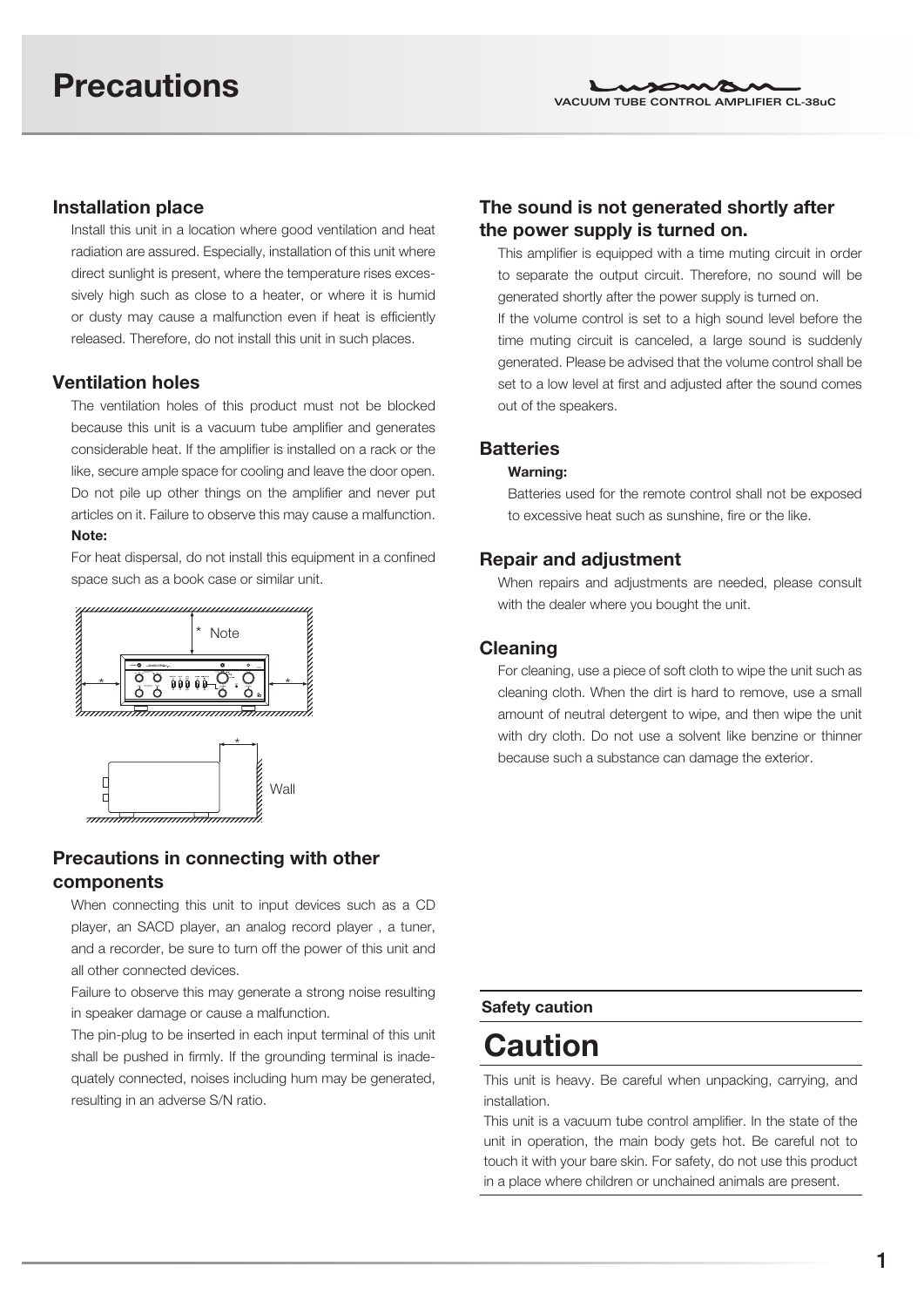# Design of using vacuum tubes for all amplification circuits

All the amplification circuits consist of vacuum tubes (ECC83S

- x 3 pieces and ECC82 x 5 pieces) that are manufactured by
- JJ Electronic in Slovak Republic.

### Wooden case

A traditional square-shaped wooden case is used.

### SRPP structure for all stages

This unit has the structure of SRPP (Shunt Regulated Push Pull) in all of the phono amplifier, tone control unit, and flat amplifier to achieve low-impedance transmission.

## MC transformer

As many as four MC step-up transformers with high sound quality are equipped to enjoy genuine analog record playback. Independence among MC impedance HIGH, MC impedance LOW, left, and right respectively has achieved richly expressive sound that can be produced only by boosting with a transformer.

## Balanced input terminal

One line of the balanced type input terminal using the XLR connector is equipped.

A dedicated balanced input transformer is equipped.

#### Low cut, monaural

This unit has a low cut switch to suppress woofer fluctuation caused by a warped analog record and a monaural switch that is useful at monaural record playback.

### Tone control

This unit is also equipped with the bass/treble tone control function that can select the turnover frequency from three positions to allow the tone quality to be finely adjusted.

### Input/output for recorder

One line of the input/output terminals for recorder that are connectable to a tape deck or other devices is equipped.

### Two lines of line output

This unit has two lines of output terminals that are useful for wiring in the bi-amplifier structure in which two power amplifiers are used. (two lines always output)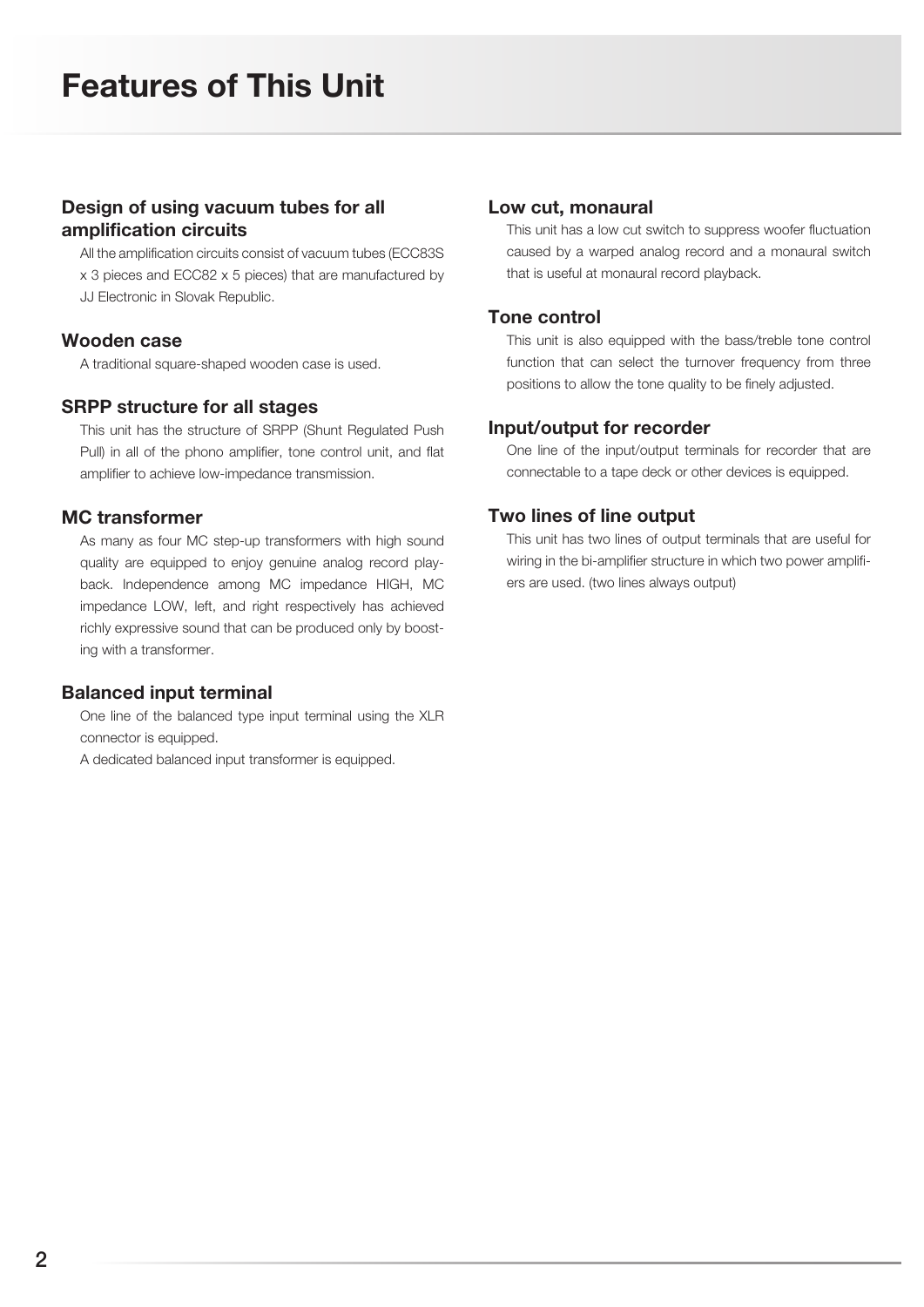## High S/N transmission environment

We have achieved signal transmission with high S/N ratio by using a toroidal power transformer with low-level magnetic flux leakage and choke-integrated shield case.

## Shield chassis

A shield type omnidirectional metal chassis that is resistant to external noise is used.

### High sound quality relay

Highly reliable design in which signal switch is conducted with use of an audio-specific relay is provided.

### Custom-made parts

LUXMAN's original custom-made parts are used for achieving high sound quality.

### Wide pitch RCA terminals

Wide pitch RCA terminals are used to allow large-sized RCA cables to be connected.

#### Remote control

An aluminum remote control is supplied to enable users to adjust the sound volume from the listening position.

## Highly reliable design

Prolonged life and highly reliable design have been achieved by providing operating conditions of vacuum tubes with some allowance.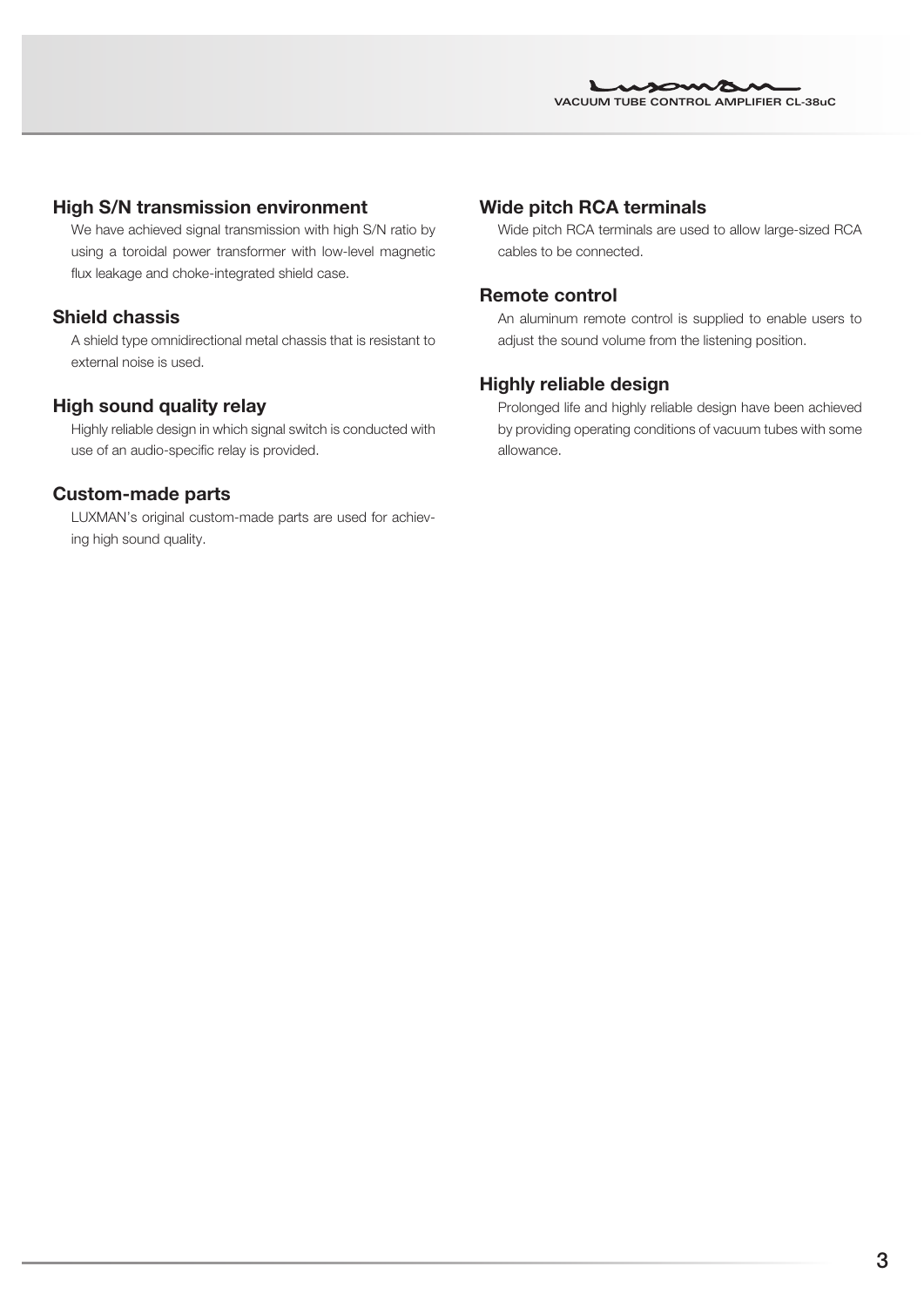# Names and Functions

## Front panel



# 1. Operation switch (OPERATION)

Toggles the power on and off.

When wiring or connection is performed, be sure to turn off this switch. When turning on the power switch again after turning the unit off, wait for more than one minute. (It takes more than 30 seconds for the time mute to be reset again.)

# 2. Low frequency selector switch (FREQUENCY/Hz)

Selects a turnover frequency of the tone control for bass from 150 Hz, 300 Hz, and 600 Hz.

For example, when 150Hz is selected, the frequencies of 150Hz and lower can be adjusted by the tone control for bass.

# 3. High frequency selector switch (FREQUENCY/Hz)

Selects a turnover frequency of the tone control for treble from 1.5 kHz, 3 kHz, and 6 kHz.

For example, when 1.5 kHz is selected, the frequencies of 1.5 kHz and higher can be adjusted by the tone control for treble.

# 4. Tone defeat switch (TONE DEFEAT)

Bypasses the tone control circuit.

- OFF: Setting the switch to this position activates the tone controls and enables the user to adjust preferred tonal balance.
- ON: Setting the switch to this position bypasses the tone control circuit. At this time, operating the tone control will not change the tonal balance.

# 5. Low cut switch (LOW CUT)

Toggles the low-frequency cutoff function on and off.

- OFF: Provides the normal state.
- ON: Cuts low frequencies below 30 Hz at a –6 dB/ octave slope.
- \* This is useful when the woofers of speakers vibrate due to the warped record during record playback.

## 6. Mode switch (MODE)

Changes the output mode.

- MONO: Mixes the signals from right and left channels.
- STEREO: Provides normal stereophonic playback.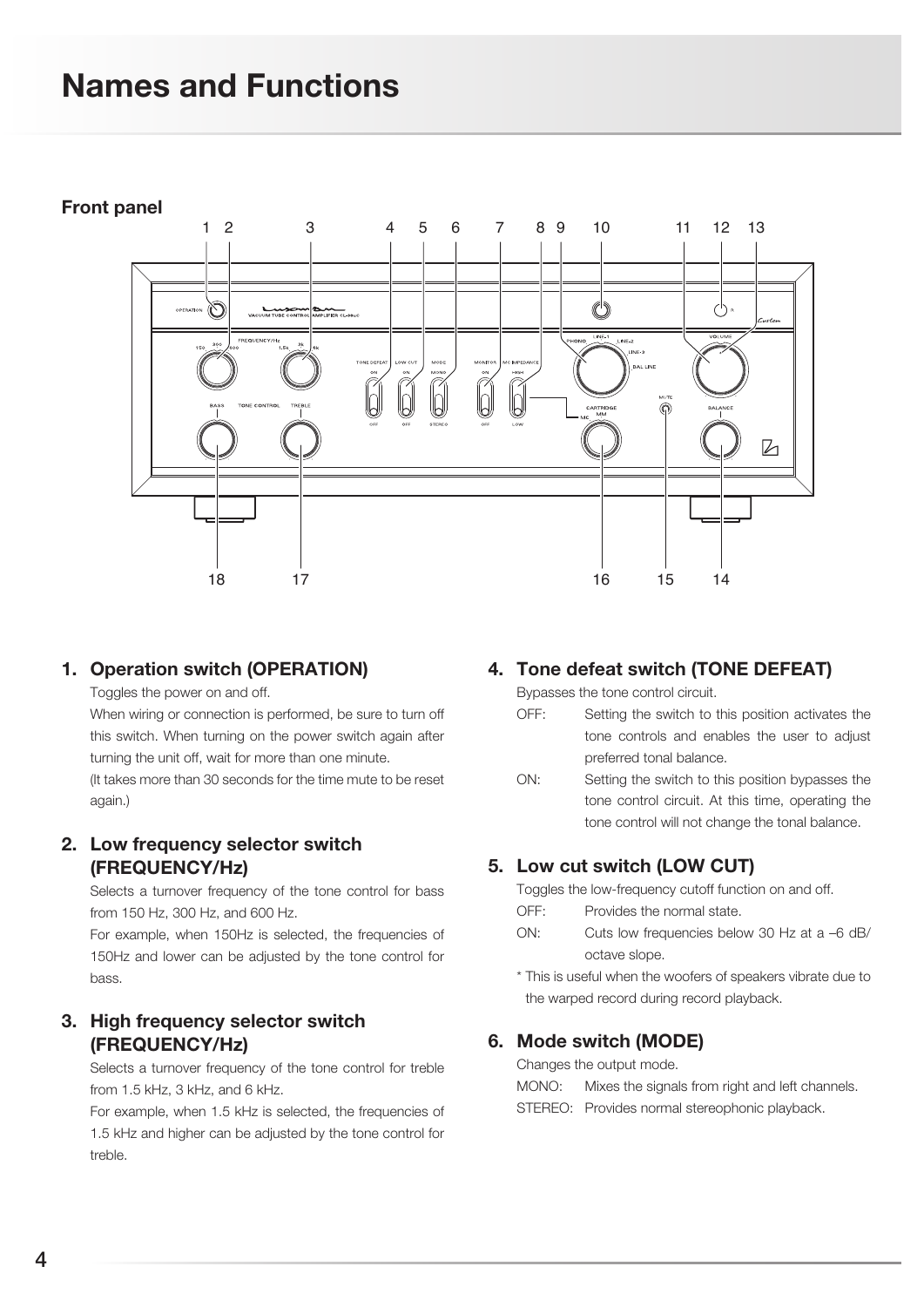# 7. Monitor switch (MONITOR)

Selects the monitor input terminal (MONITOR) on the rear panel.

- ON: Enables to play back the data from the recorder.
- OFF: Enables to play back the data from the source selected with the input selector.

# 8. MC impedance switch (MC IMPEDANCE)

When the cartridge selector (16) is set to MC, the input impedance can be selected with this MC impedance switch. Select a position in accordance with the compatible input impedance specified in the operating instructions of the cartridge, or select HIGH or LOW in accordance with your taste.

| MC IMPEDANCE switch | <b>HIGH</b> | <b>I OW</b> |
|---------------------|-------------|-------------|
| Impedance           | 1000        | 30 O        |

## 9. Input selector

Selects an input device from the devices such as a CD player, an SACD player, and a tuner connected to each input terminal.

This selector has five positions consisting of PHONO, LINE-1, LINE-2, LINE-3, and BAL LINE that correspond to each input terminal on the rear panel. To select an input source, set the selector to the position of the input source to be played back.

# 10.Pilot light

Turns orange when the power is turned on.

# 11.Volume control (VOLUME)

Adjusts the sound volume.

Sound is not generated when this control is rotated counterclockwise to the end. The sound volume gradually becomes higher as the control is rotated clockwise.

# 12. Remote sensor (R)

Receives signals from the accessory remote control. Do not block the front of the photo receiver.

# 13.Sound volume indicator

Indicates the sound volume level.

This indicator blinks during the muting time immediately after turning on the power and at activating the mute function using the main unit or remote control.

# 14. Balance control (BALANCE)

Adjusts the balance of sound volume between right and left channels. Rotating the control counterclockwise gradually cuts the volume of the right channel, rotating the control clockwise gradually cuts the volume of the left channel. This knob shall be set to the center position under normal conditions, and rotated to make adjustment if necessary.

# 15.Mute button (MUTE)

Temporarily mutes the sound. Pressing this button activates the mute function and blinks the sound volume indicator resulting in no sound generated. Pressing this button again to cancel the mute function allows sound to be generated.

# 16. Cartridge selector switch (CARTRIDGE)

Changes the gain level of the equalizer amplifier (amplifier circuit required to play an analog record).

- MC: Selects the MC (moving coil) type cartridge of low output voltage.
- MM: Selects the MM (moving magnet) type cartridge of high output voltage.

# 17.Tone control for treble (TREBLE)

Controls the frequency characteristics of the high-frequency range. When this switch is set in the center position, flat frequency characteristics is obtained. Rotating the knob clockwise makes the high frequency range enhanced, and rotating the knob counterclockwise makes the high frequency range attenuated.

# 18.Tone control for bass (BASS)

Controls the frequency characteristics of the low-frequency range. When this knob is set to the center position, flat frequency characteristic is obtained. Rotating the knob clockwise makes the low frequency range enhanced, and rotating the knob counterclockwise makes the low frequency range attenuated.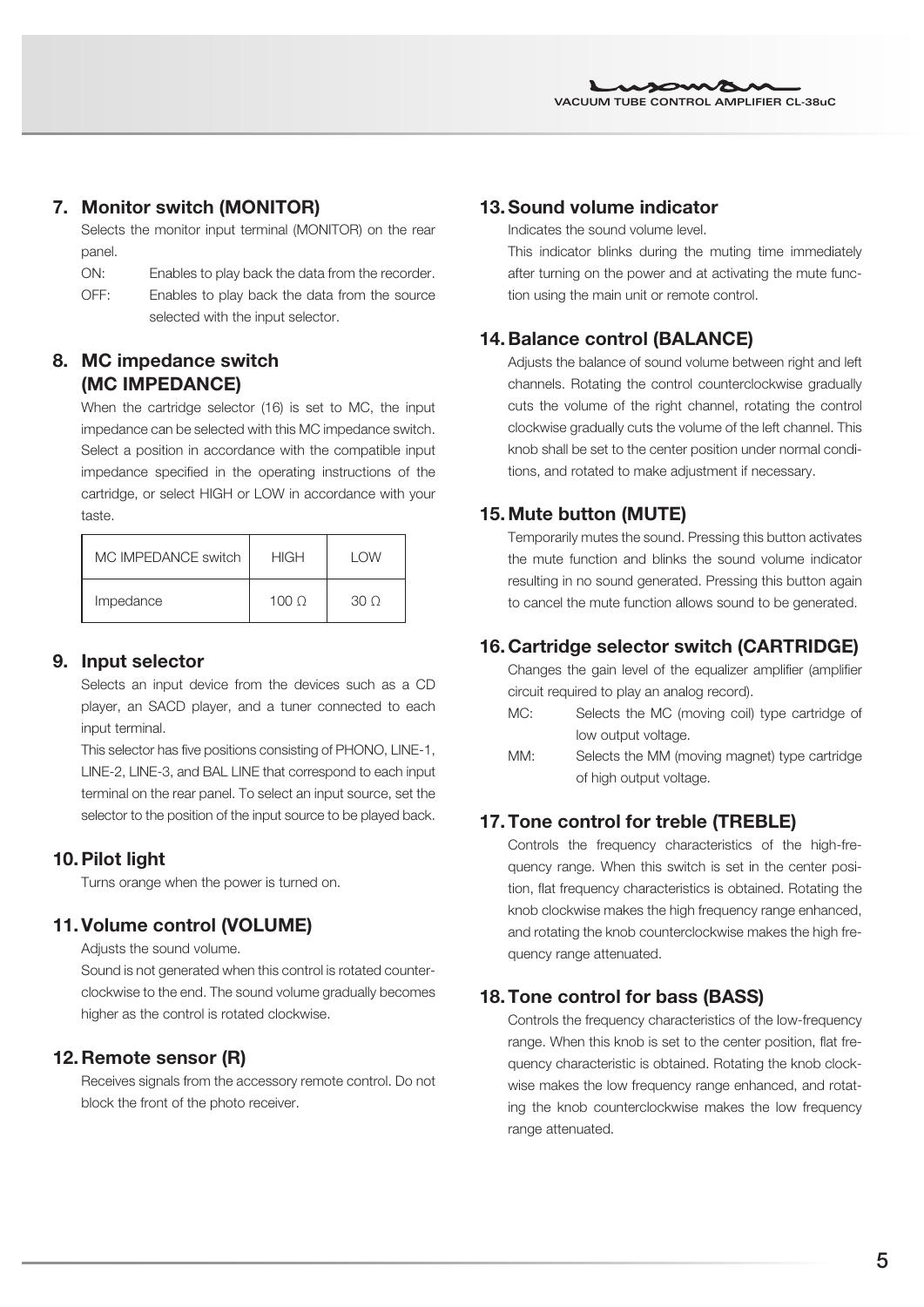# Names and Functions

#### Rear panel



## 19. Signal ground terminal (SIGNAL GROUND)

Is a ground terminal for devices to be connected to this unit. These terminals are used to reduce noises when other devices are connected, and are connected to an analog player or a tone arm. This terminal is designed not for safety.

## 20.Phono input terminal (PHONO)

Is an input terminal to connect RCA pin-plug cables from an analog record player or a tone arm.

Do not connect a CD player or other devices whose output level is high to this terminal. Normal playback cannot be provided due to sound crack.

#### Some analog players have internal phono equalizers. If that is the case, turn off the equalizer amplifier within the player.

# 21. Line input terminals (LINE-1, LINE-2, and LINE-3)

Are used for signal inputs from a CD/DVD player, an SACD player, a tuner, a video deck, a TV, and other such devices.

27

## 22. Record output terminals (REC OUT)

Are used to transmit output signals for recording onto the recorder. These terminals are connected to the line input terminal of the recorder.

The input signal selected with the input selector is outputted.

Do not insert a shortpin plug into these terminals. No sound will be generated.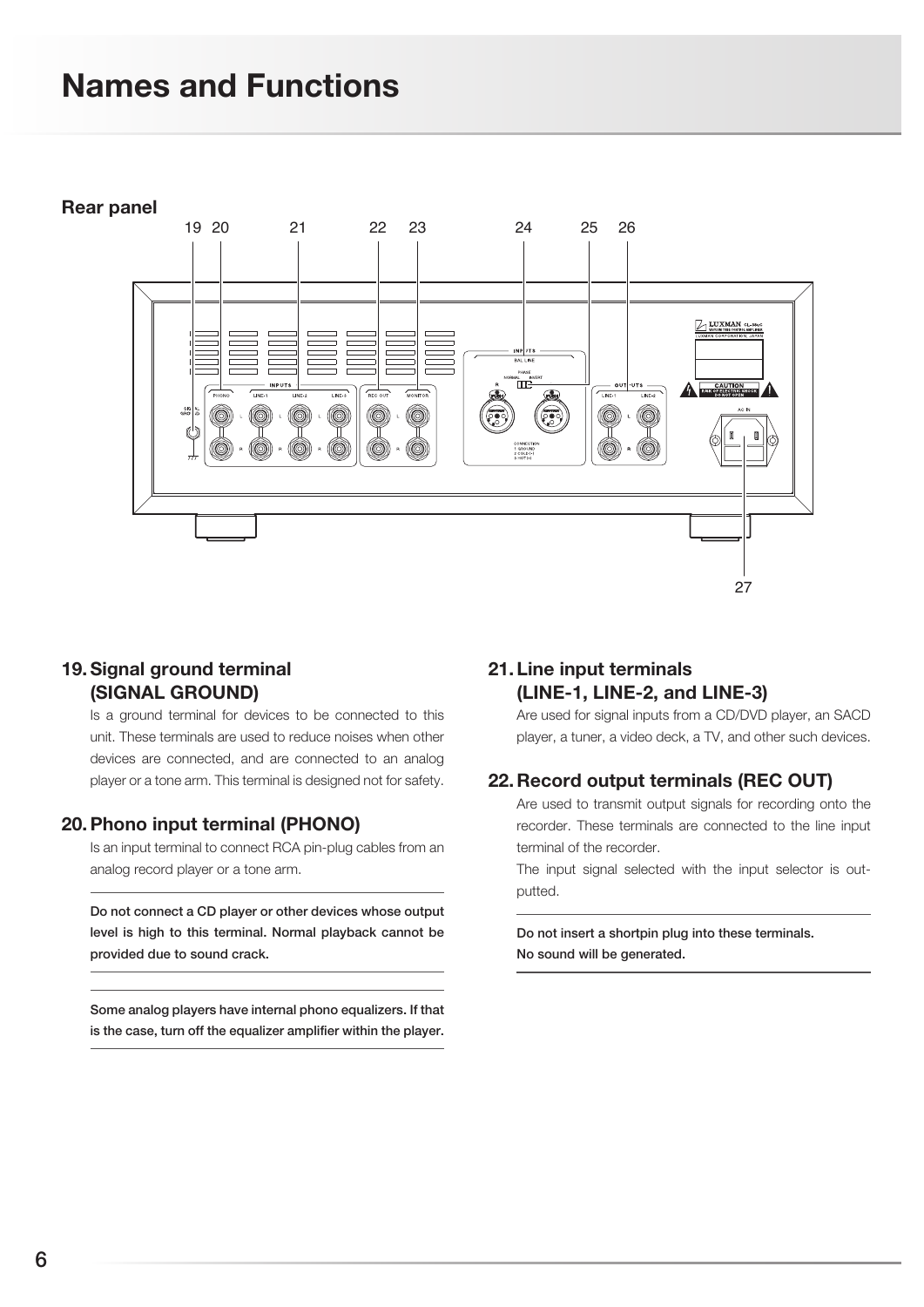## 23.Monitor input terminals (MONITOR)

Are used to connect output terminals for playback of a recorder.

These terminals are connected to the line output terminals of a recorder.

When the monitor switch is set to on, these terminals are selected regardless of the position of the input selector.

# 24. Balanced input terminals/INPUTS (BAL LINE)

Are the balanced type input terminals of the LINE level for an XLR connector.

This unit uses the balanced input system with use of a transformer.

Be aware that the maximum input level at the balanced input is 2.5 V and therefore sound signals may be distorted if a device with larger output level is connected.

\* If the device is LUXMAN's product (such as CD player), no problem occurs. Refer to the operating instructions for the device to be used for further information.

## 25.Phase inverters (PHASE)

Change the phase when the balance input terminal is used. The phase shall be corresponding to the phase of the input device.

NORMAL position ① GROUND  $(2)$  COLD  $(-)$  $(3)$  HOT  $(+)$ INVERT position ① GROUND ② HOT (+)  $(3)$  COLD  $(-)$ 

## 26. Line output terminals/OUTPUTS (LINE-1 and LINE-2)

Are used to provide output this unit. Two lines, LINE-1 and LINE-2, are provided, and same signals will be output from both lines. (Both are always on.)

While using one side of the line output terminal, do not insert a shortpin plug to the other line output terminal. No sound will be generated.

## 27.AC inlet (AC IN)

Connects the accessory power cable. The power shall be supplied from a household wall socket.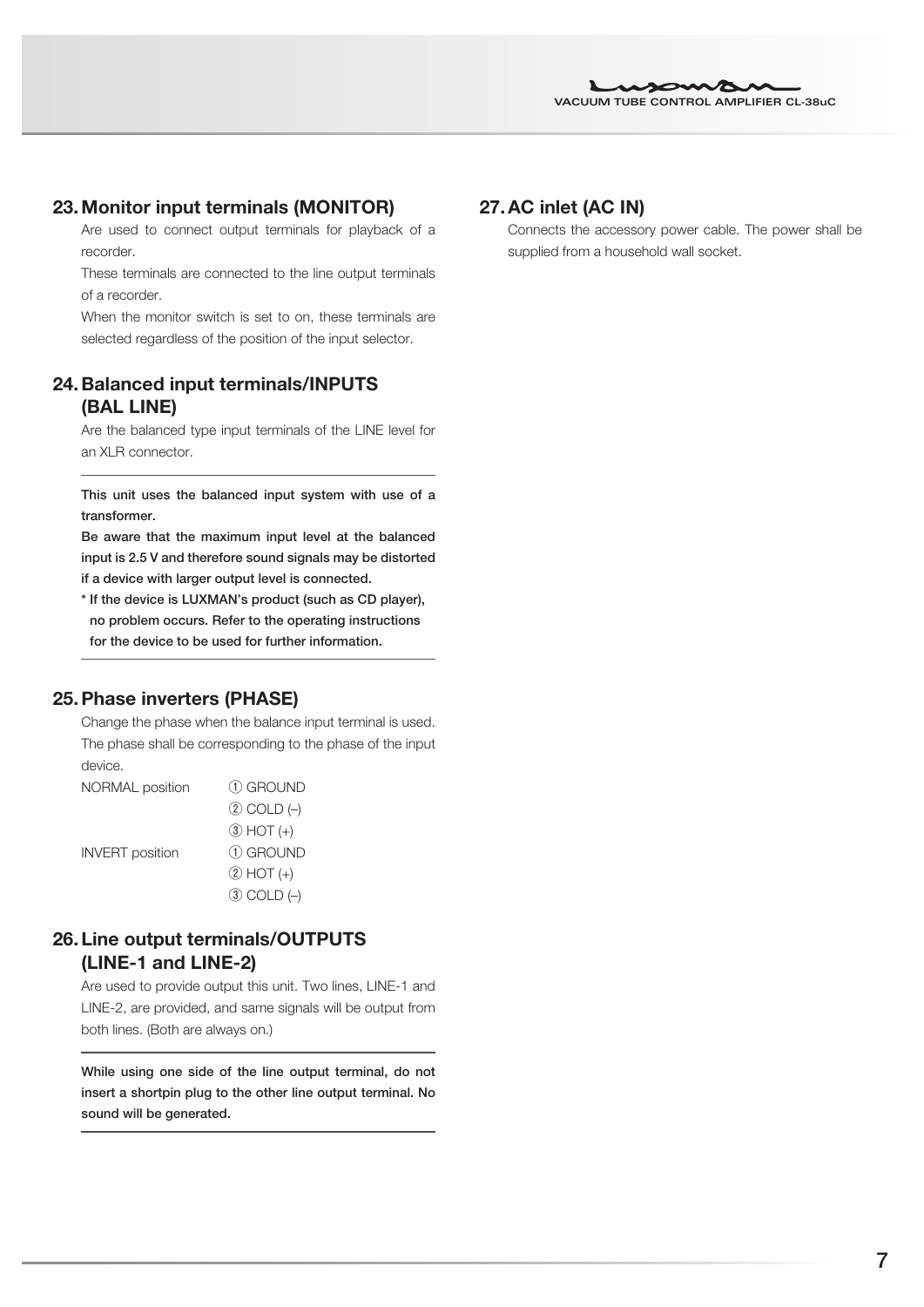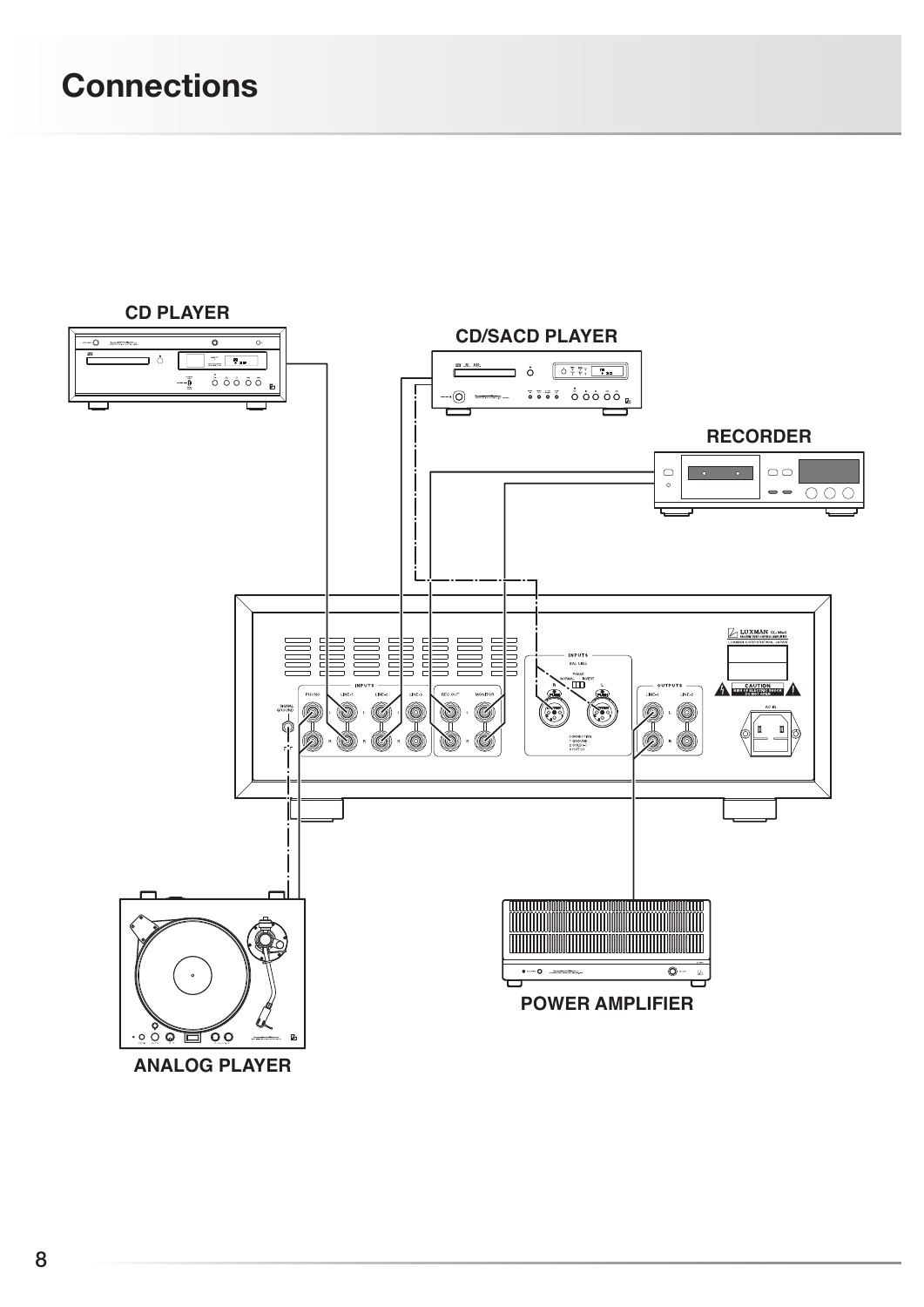## Before connecting

Before connecting other devices, connect the jack side of the accessory power cable to the AC inlet of this unit.

Before connection is made, turn off the main power switch of this unit and the power of all other connected devices to prevent accidents due to noises generated unexpectedly.

#### How to connect power supply

Use the accessory power cable and insert the AC plug in the outlet on the wall in the room where the unit is installed.

# How to connect CD player, SACD player, tuner, or other devices

Connect between the output terminals of a CD player, an SACD player, a tuner, or other such input devices and any of LINE-1, LINE-2, LINE-3, and BAL LINE input terminals of this unit with 2 (R and L) pin-plug cables or balanced cables.

#### How to connect analog record player

Connect between the output terminals of an analog player and the PHONO terminals of this unit with 2 (R and L) pinplug cables.

For some types of players, the ground wire from the phono motor or the tone arm should be connected to the ground terminal of this unit.

The phono equalizer section of this unit supports both the MM (moving magnet) type cartridge and MC (moving coil) type cartridge. Select the position of the cartridge selector (CARTRIDGE) according to the type of the cartridge to be used. Select an MC position closest to the impedance of the cartridge to be used by referring to the table below.

| <b>CARTRIDGE</b> selector<br>switch | МM    |                  | МC              |
|-------------------------------------|-------|------------------|-----------------|
| MC IMPEDANCE<br>switch              |       | <b>HIGH</b>      | <b>LOW</b>      |
| Impedance                           | 47 kO | 100 <sub>o</sub> | 30 <sub>O</sub> |

The output from an analog record player equipped with a phono equalizer or from an independent phono equalizer shall be connected to the line input terminals of this unit.

- \* During playback using an analog player, hum noises (boon noise) may be generated regardless of the sound of the record.
- Most of the time, the noise gets mixed from the tone arm section of the analog player. Check the installed position of the analog player and rearrange the cabling route if required. Extra caution is required for the MC cartridge, since the output voltage is low.
- \* If the sound of the analog player is distorted, it is likely that the appropriate stylus pressure is not applied to the cartridge.

 Make adjustment referring to the operating instructions of the analog player and the cartridge.

 If the player is equipped with an anti-skating function, its adjustment is also required.

\* The sound may distorted due to dust adhered to the stylus. In such a case, clean the stylus carefully with an available cleaner.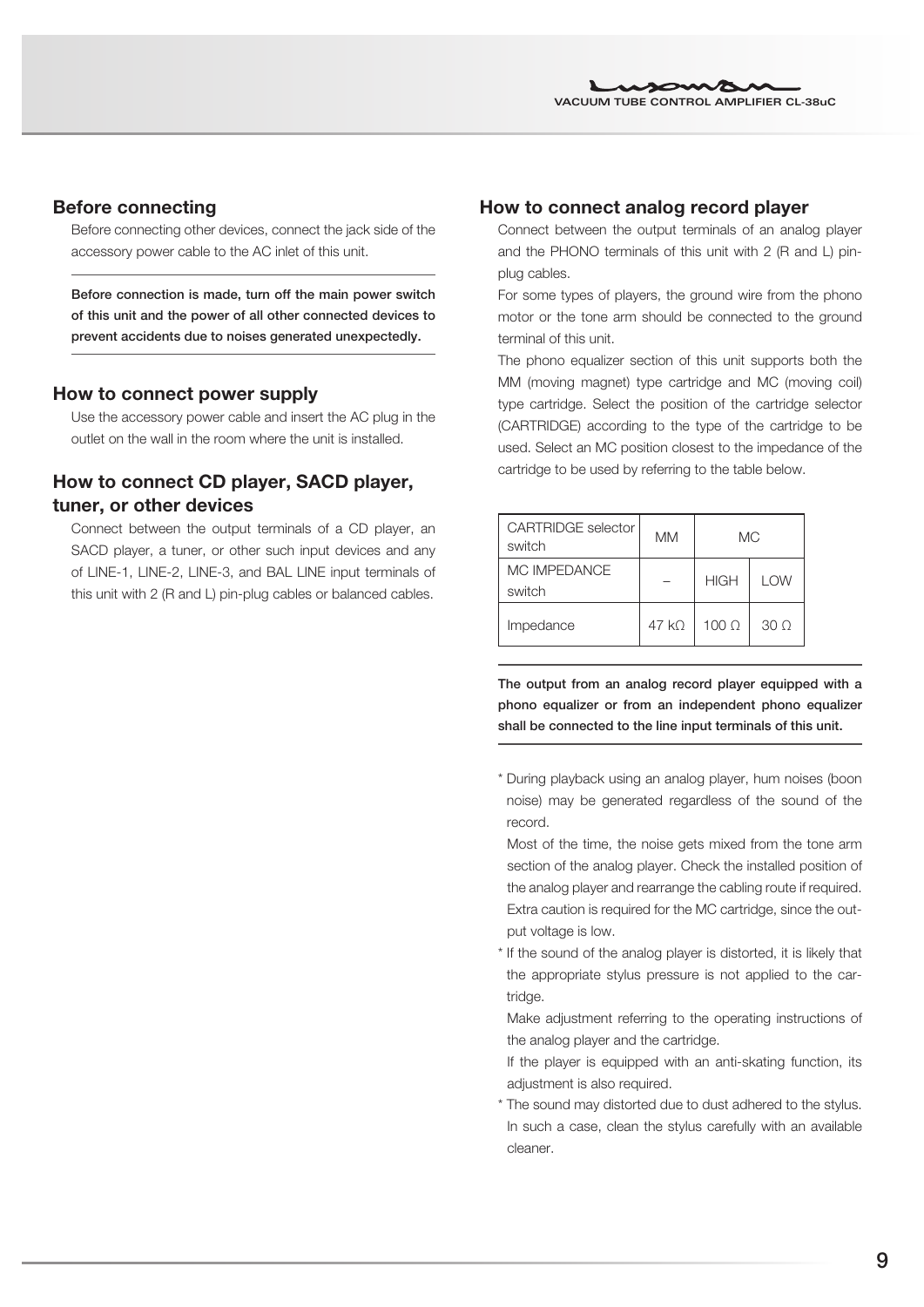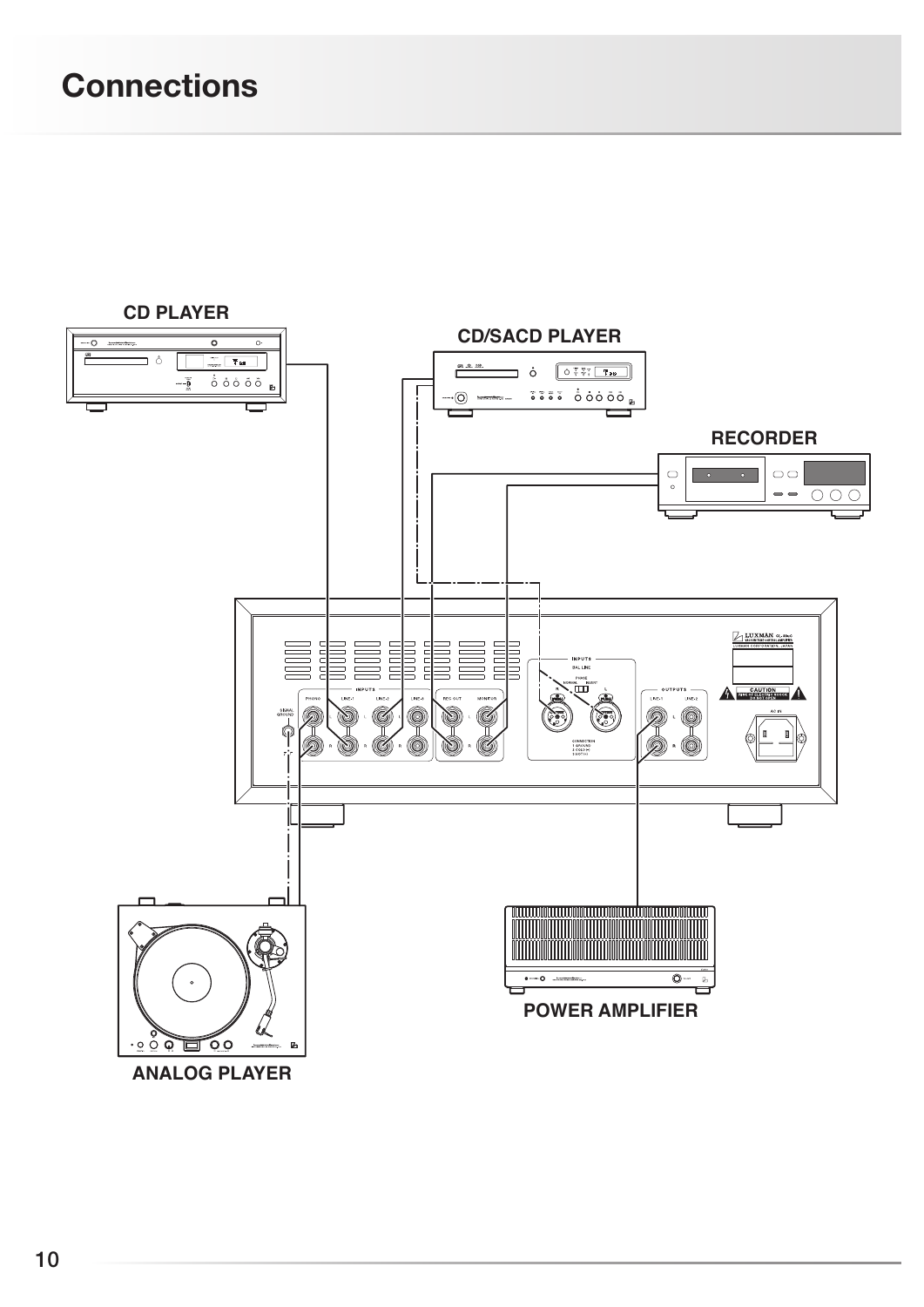## How to connect recorder

## 1. Connection to MONITOR terminal (playback)

Connect between the line output terminals (LINE OUT) of a recorder and the MONITOR terminals of this unit with pinplug cables in consideration of L and R. When the MONITOR switch on the front panel is turned on, the playback of the recorder is possible.

### 2. Connection to REC OUT terminal (recording)

When the sound source from various input devices connected to the PHONO, LINE, or other terminals of this unit is played back, the signals are provided to the REC OUT terminal.

Connection between the REC OUT terminal of this unit and the line input terminals (LINE IN) of the recorder with pinplug cables is required for recording on the recorder. After the connection, you can enjoy listening to the sound from the speaker system and record the sound at the same time.

These output signals for recording are not affected by the control functions such as the volume control and tone control functions.

When the input source to be recorded needs not to be changed, be careful not to operate the input selector especially during recording with use of the recorder connected to the REC OUT terminal.

Do not insert short pin plugs into the REC OUT terminal. No sound will be generated.

Be aware that the playback sound volume may become lower or no sound may be generated if a CD recorder, a tape recorder, or other recorders are connected, which extremely decrease the impedances of their line input terminals or cause short circuits on their line input terminals when the power is turned off.

## How to connect a power amplifier

Connect between the input terminal of an output device such as a power amplifier and a line output terminals(either LINE-1 or LINE-2) of this unit with a pin-plug cable.

At this moment, exercise extra care not to conduct wrong connection between the right and left channels. If the right and left channels are connected reversely, the localization of sound images is deteriorated, thus failing in normal stereo playback.

If the grounding of the pin-plug cables is inadequately connected, noises including hum may be generated, resulting in an adverse S/N ratio. Surely insert the connection plug.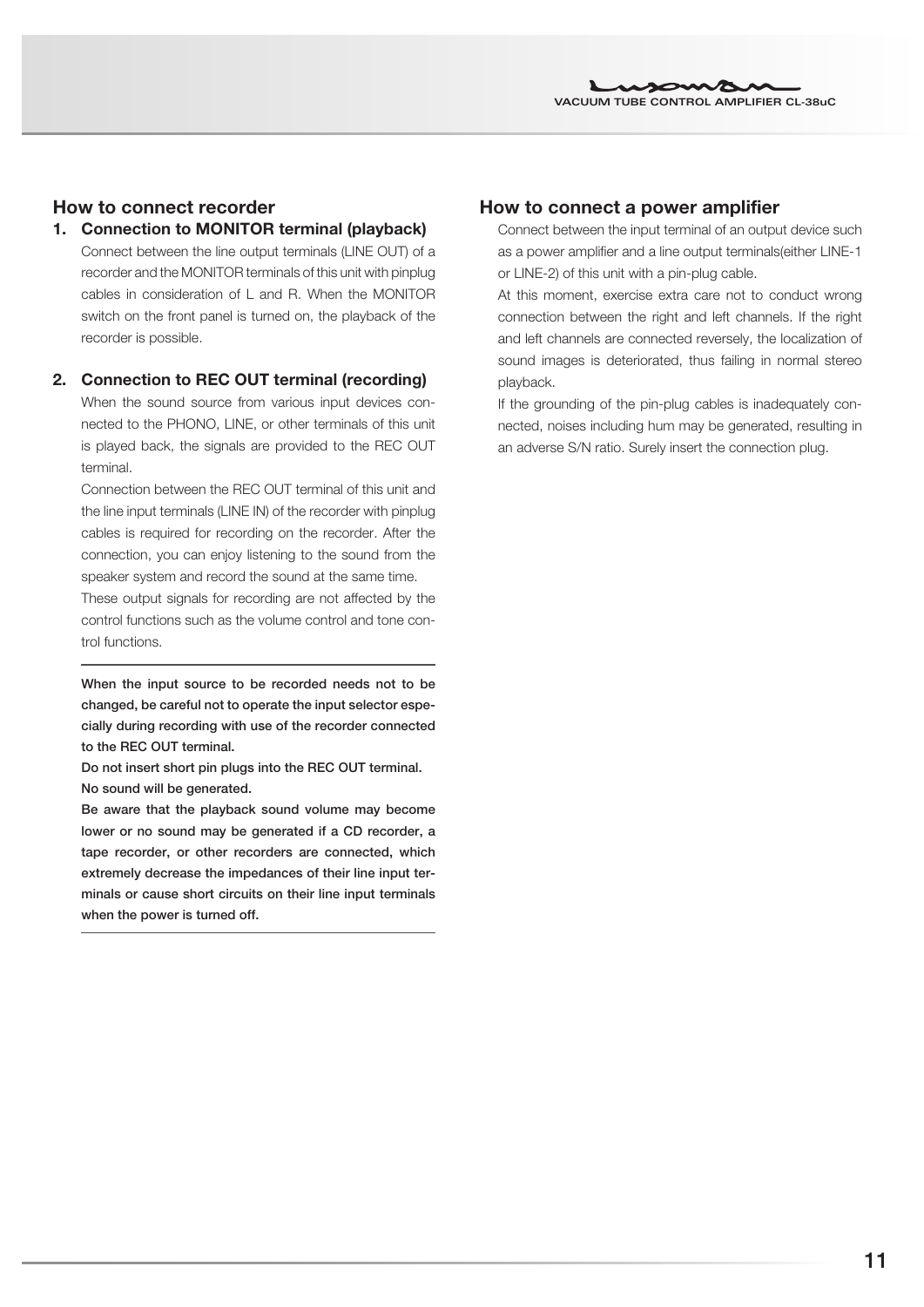## Before operation

- 1. Ensure that the connections are correctly performed. (Normal playback cannot be achieved with wrong connections of R and L.)
- 2. When the power is toggled between on and off or the input selector is changed over, set the volume control to the minimum position in advance.

## Playback procedure

- 1. Press the operation switch to turn on the switch after ensuring that the volume control is set to the minimum position.
- 2. Select a source to be reproduced with the input selector or monitor switch.
- 3. Adjust the sound level with the volume control.
- 4. Operate the tone defeat switch, balance control, or tone control according to the source to be played back.

# How to operate tone defeat switch (TONE DEFEAT)

The tone defeat switch is used to play back with the shortest signaling route to prioritize the purity of the source selected with the input selector. When this switch is set to on, the bass and treble levels are not changed even if the tone control (BASS and TREBLE) is operated.

# How to operate balance control (BALANCE)

The balance control allows users to adjust the balance of sound volume between right and left channels.

When balance adjustment is not required, the balance control is set to the center position.

# How to operate tone control (TONE CONTROL)

This unit has the tone control function for the low-frequency and high-frequency ranges.

The low-frequency tone control is a function to adjust the tone range lower than the selected one with the selector switch (FREQUENCY/Hz for low-frequency).

The tone control is set to flat frequency characteristics at the center position. Rotating the control clockwise makes the low-frequency range enhanced, and rotating the control counterclockwise makes the low-frequency range attenuated.

The high-frequency tone control is a function to adjust the tone range higher than the selected one with the selector switch (FREQUENCY/Hz for high-frequency).

The tone control is set to flat frequency characteristics at the center position. Rotating the control clockwise makes the high-frequency range enhanced, and rotating the control counterclockwise makes the high-frequency range attenuated.

For both the low-frequency and high-frequency ranges, the right and left channels interlockingly function.

When the tone defeat switch is set to on, the bass and treble levels are not changed even if the tone control is operated.

# How to record a source

- 1. Select a source to be recorded with the input selector.
- 2. Play the source to be recorded and set the recorder to the recording state.

Operation of the tone control or balance control does not affect the recording signals.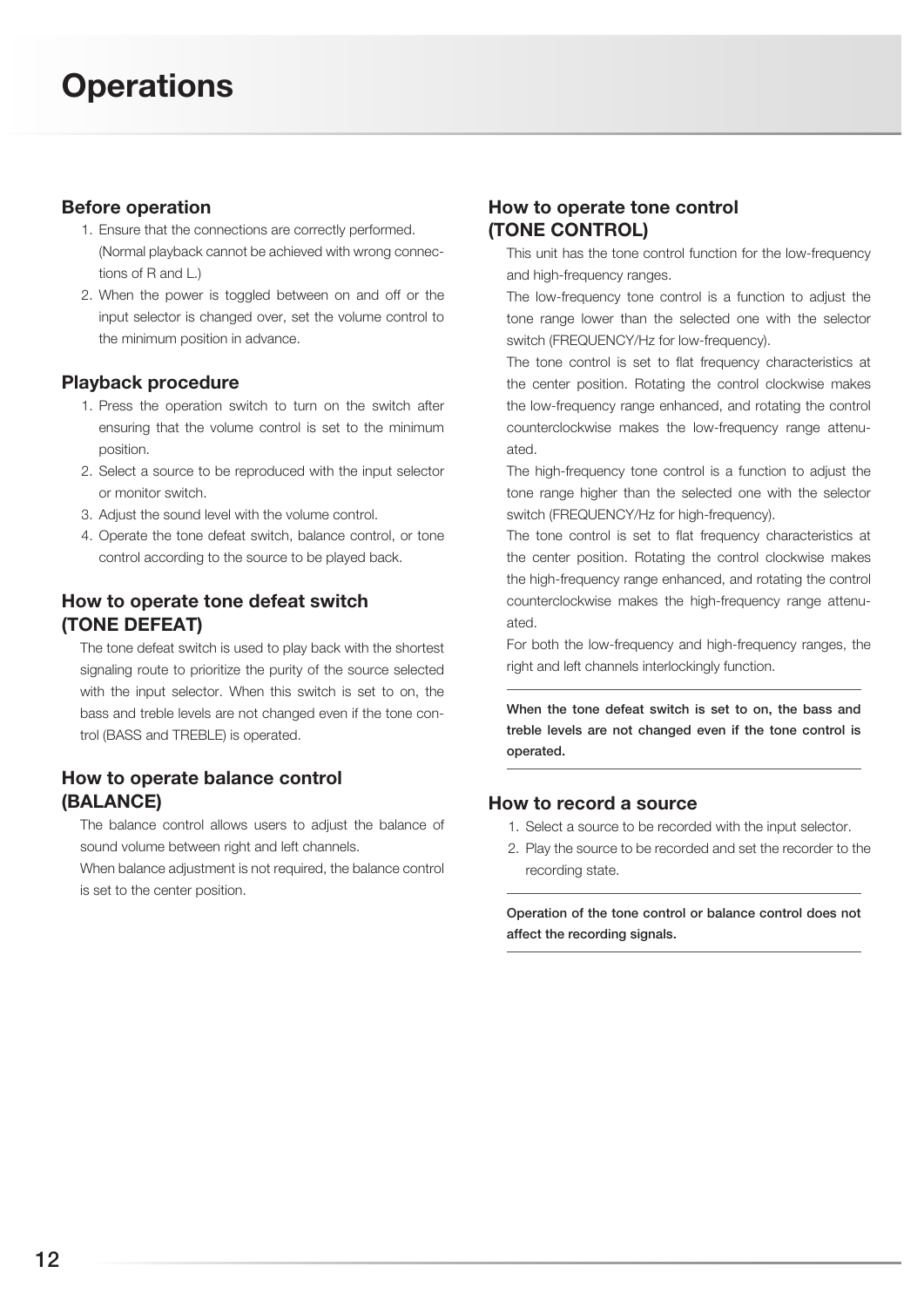# How to Use Remote Control

## Remote control (RA-19)



## 28. Volume (VOLUME  $\blacktriangle, \blacktriangledown)$

Adjusts the sound volume of the control amplifier. The button  $\blacktriangle$  increases the sound volume, while the button  $\nabla$ decreases the sound volume.

## 29.Mute (MUTE)

Temporarily mutes the sound. Activation of the mute function causes the volume indicator on the main unit to blink, and no sound is generated. Pressing this button again to cancel the mute function allows sound to be generated.

#### Remote control

The remote control shall be aimed at the remote sensor of this unit within the specified angle range shown in the illustration.



## Dry cell [How to load dry cells]

- 1. Put your finger on the battery cover claw on the rear of the remote control, and slide the cover downward to open it.
- 2. Put 2 AAA batteries in the battery case as shown in the illustration.
- 3. Close the battery cover.



- \* When the batteries start to lose power, the effective distance becomes shorter or the unit does not function even though the switch is pressed. In such a case, both of the batteries should be replaced with new ones at the same time.
- \* If the remote control is not used for a long time, the batteries should be removed from the case.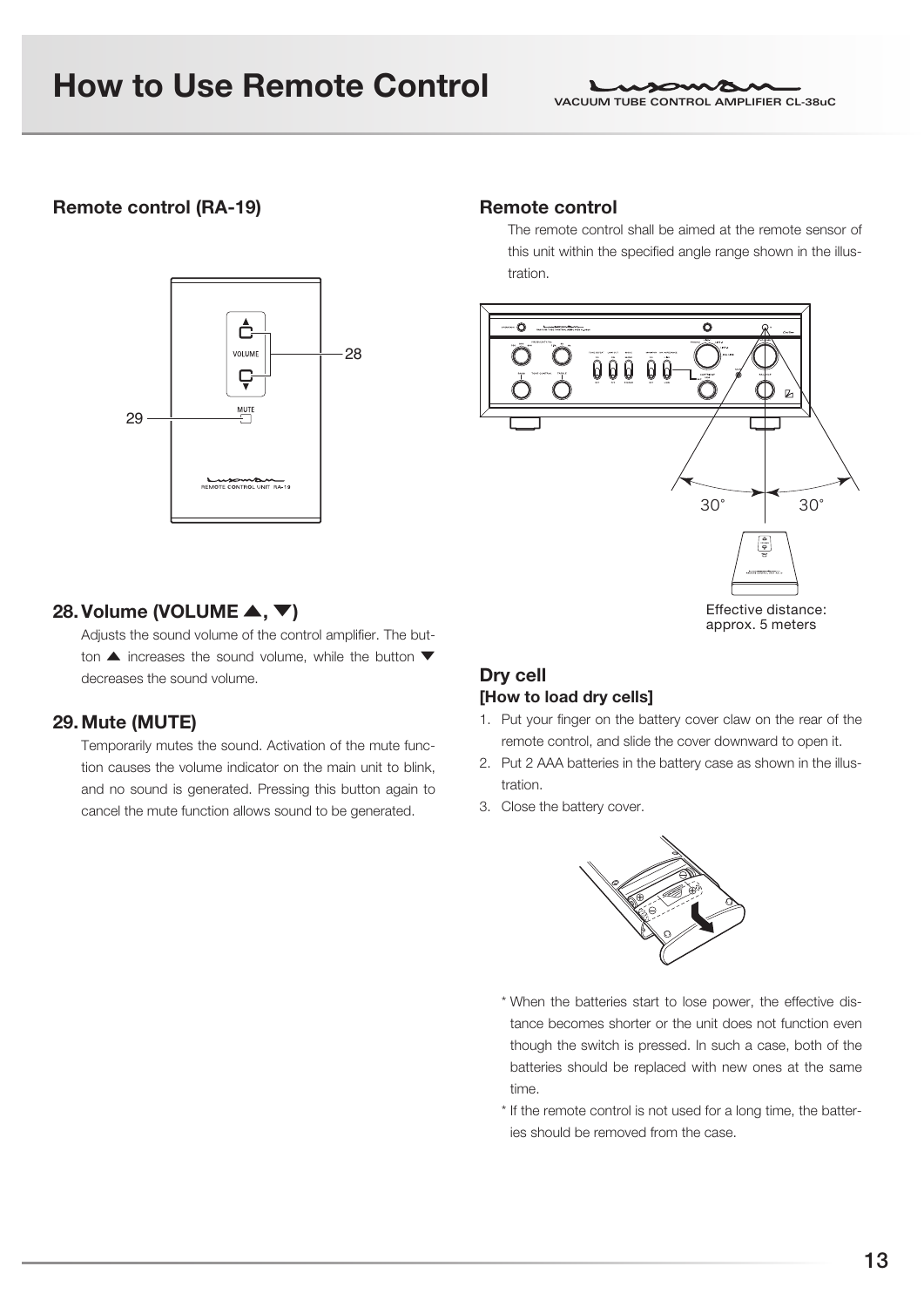# Block Diagram

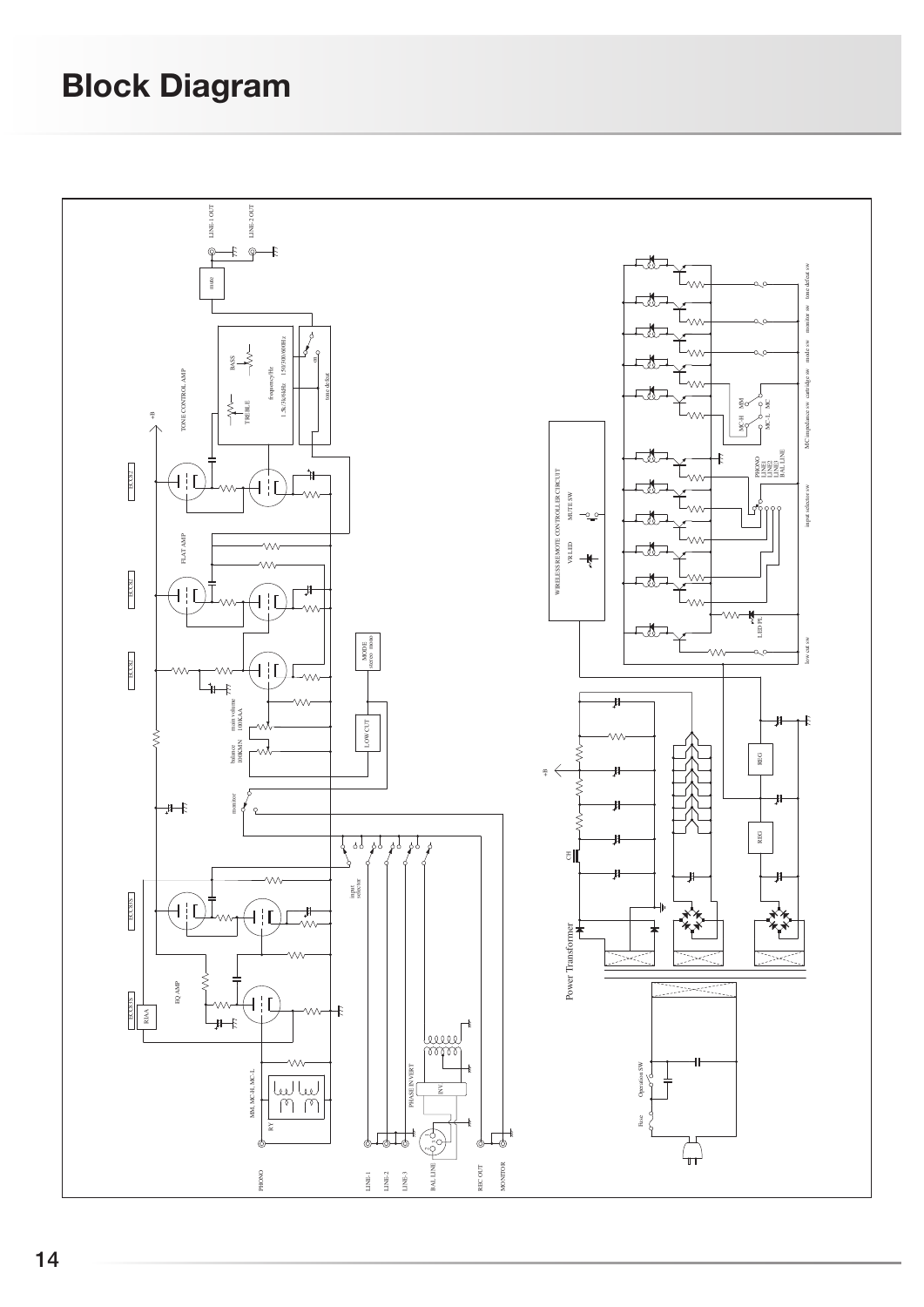| Total harmonic distortion                | $0.006$ % (1 kHz, 1 V/50 kΩ)                                     |                                                                                          |                  |
|------------------------------------------|------------------------------------------------------------------|------------------------------------------------------------------------------------------|------------------|
| Input sensitivity/input impedance        | 0.06 % (20 Hz to 20 kHz, 1 V/50 k $\Omega$ )                     |                                                                                          |                  |
|                                          | PHONO (MM)<br>PHONO (MC-HIGH)                                    | : 2.0 mV/47 $k\Omega$<br>: 0.3 mV/100 $\Omega$                                           |                  |
|                                          | PHONO (MC-LOW)                                                   | : 0.08 mV/30 $\Omega$                                                                    |                  |
|                                          | <b>LINE</b>                                                      | $:190$ mV/50 k $\Omega$                                                                  |                  |
|                                          | <b>MONITOR</b>                                                   | $:190$ mV/50 k $\Omega$                                                                  |                  |
|                                          | <b>BAL LINE</b>                                                  | : 190 mV/20 kΩ                                                                           |                  |
| S/N ratio                                | PHONO (MM)                                                       | : 68 dB or more (A weighted, 2.0 mV input)                                               |                  |
|                                          | PHONO (MC-HIGH)                                                  | : 63 dB or more (A weighted, 0.3 mV input)                                               |                  |
|                                          | PHONO (MC-LOW)                                                   | : 60 dB or more (A weighted, 0.08 mV input)                                              |                  |
|                                          | <b>LINE</b><br><b>BAL LINE</b>                                   | : 100 dB or more (A weighted, input short)<br>: 100 dB or more (A weighted, input short) |                  |
| Frequency response                       | PHONO (MM)                                                       | : 20 Hz to 20,000 Hz (±0.5 dB, tone defeat on)                                           |                  |
|                                          | PHONO (MC-HIGH)                                                  | : 20 Hz to 20,000 Hz (±0.5 dB, tone defeat on)                                           |                  |
|                                          | PHONO (MC-LOW)                                                   | : 20 Hz to 20,000 Hz (±0.5 dB, tone defeat on)                                           |                  |
|                                          | <b>LINE</b>                                                      | : 10 Hz - 70,000 Hz (within -3 dB, tone defeat on)                                       |                  |
|                                          | <b>BAL LINE</b>                                                  | : 10 Hz - 70,000 Hz (within -3 dB, tone defeat on)                                       |                  |
| Tone control                             | <b>BASS (150 Hz)</b>                                             | $: \pm 8.0$ dB at 50 Hz                                                                  |                  |
|                                          | <b>BASS (300 Hz)</b>                                             | : $\pm 8.0$ dB at 100 Hz                                                                 |                  |
|                                          | <b>BASS (600 Hz)</b>                                             | : $\pm 8.0$ dB at 200 Hz                                                                 |                  |
|                                          | TREBLE (1.5 kHz)<br>TREBLE (3 kHz)                               | : $\pm 8.0$ dB at 5 kHz<br>: $\pm 8.0$ dB at 10 kHz                                      |                  |
|                                          | TREBLE (6 kHz)                                                   | $: \pm 8.0$ dB at 20 kHz                                                                 |                  |
| Low cut                                  | 30 Hz (-6 dB/oct.)                                               |                                                                                          |                  |
| Input                                    | 1 line of balanced line                                          | 1 line of phono (MM/MC HIGH/MC LOW supported), 3 lines of line,                          |                  |
| Recording input/output                   | 1 line for each of recording output and monitor input            |                                                                                          |                  |
| Output                                   | 2 Lines                                                          |                                                                                          |                  |
|                                          | [Front panel]                                                    |                                                                                          |                  |
|                                          | • Operation switch                                               | • Volume control                                                                         |                  |
|                                          | • Mute button                                                    | • Balance control                                                                        |                  |
|                                          | • Input selector                                                 | • Low frequency selector switch                                                          |                  |
| Supplied functions                       | • Cartridge selector (MM/MC)<br>• MC impedance switch (HIGH/LOW) |                                                                                          | • Tone control   |
|                                          | • Low cut switch                                                 | • Mode switch                                                                            | • Monitor switch |
|                                          | [Rear panel]                                                     |                                                                                          |                  |
|                                          | · Input/output terminals                                         | • Signal ground terminal                                                                 | • AC inlet       |
|                                          | [Remote control function]                                        |                                                                                          |                  |
|                                          | · Sound volume (up/down)                                         | • Mute                                                                                   |                  |
| Circuit                                  | <b>SRPP</b>                                                      |                                                                                          |                  |
| Vacuum tube used                         | 3×ECC83S, 5×ECC82                                                |                                                                                          |                  |
|                                          | • Remote control (RA-19)                                         | • Power cable                                                                            |                  |
| • Terminal protection cap<br>Accessories |                                                                  | · Owner's Manual (This document)                                                         |                  |
|                                          | • Safety cautions                                                | • 2 pieces of "AAA" batteries                                                            |                  |
| Power supply                             | 230 V $\sim$ (50 Hz)                                             |                                                                                          |                  |
| Power consumption                        | 35 W                                                             |                                                                                          |                  |
| Max. external dimensions                 | 440 (W) x 169 (H) x 307 (D) mm                                   |                                                                                          |                  |
| Weight                                   | 13.3 kg (main unit)                                              |                                                                                          |                  |

\* Specifications and the appearance are subject to change without notice.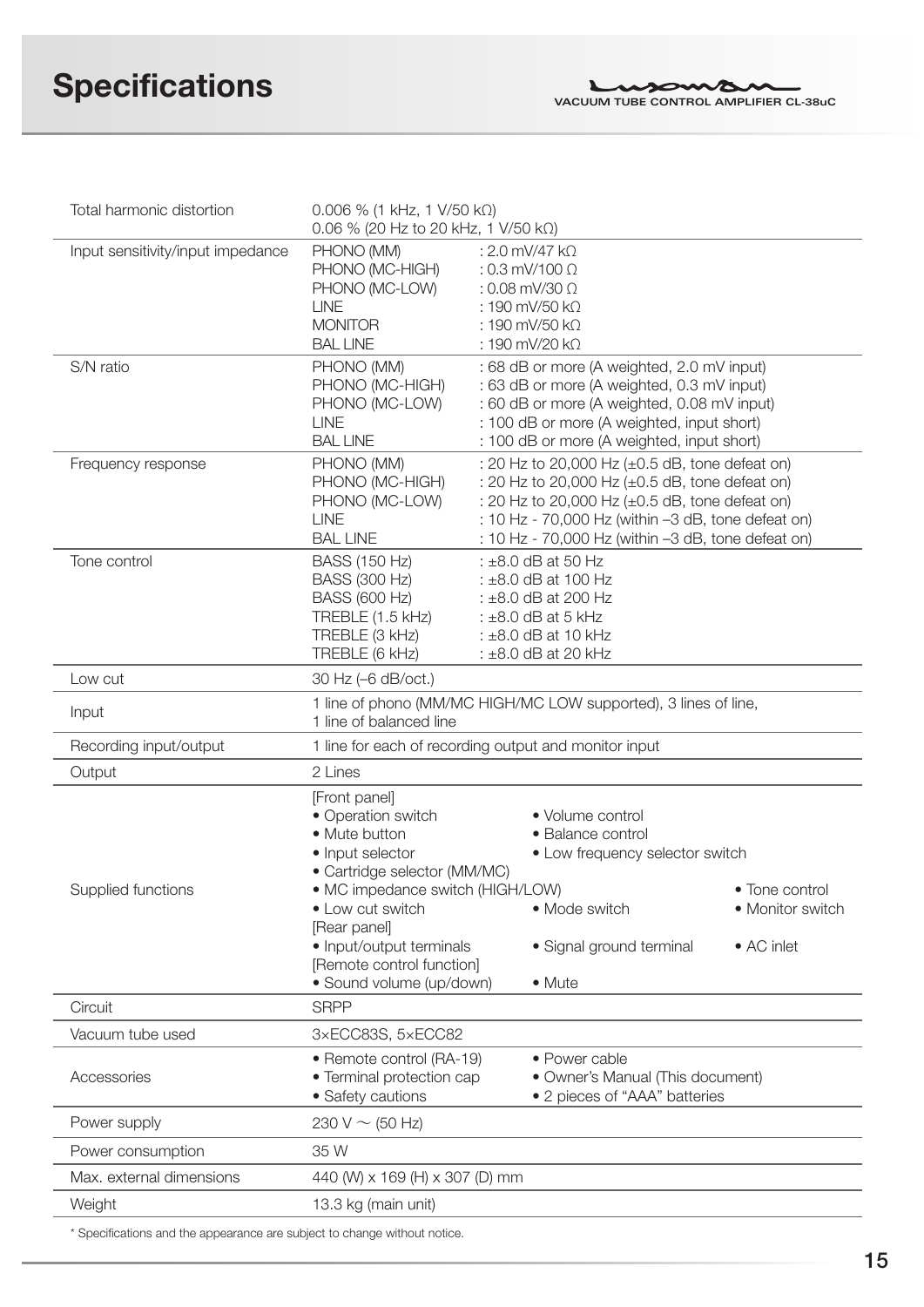While in use, this unit may display phenomena which may be confused as malfunctions. Before contacting your country's official LUXMAN distributor for repair services, please read the operating instructions and operating instructions for any connected input and through output devices and check the troubleshooting table below. If the cause of the malfunction cannot be identified, please contact your dealer. After LUXMAN's representatives have accepted your request for repair services, inspection fees and transportation expenses may be claimed, even though the unit may be found to be operating normally.

| Problem                                                                 | Cause                                                                                                                                                        | Solution                                                                                          |
|-------------------------------------------------------------------------|--------------------------------------------------------------------------------------------------------------------------------------------------------------|---------------------------------------------------------------------------------------------------|
| No power is supplied even<br>though the operation switch is<br>pressed. | • The power plug is disconnected from the<br>wall outlet, or it is not completely inserted.                                                                  | . Insert the power plug in the wall outlet<br>completely.                                         |
|                                                                         | • The power plug is disconnected from the<br>AC inlet, or it is not inserted completely.                                                                     | • Securely insert the power plug in the AC<br>inlet.                                              |
| No sound is generated.<br>(for both left and right channels)            | . The volume control is set at the minimum<br>level.                                                                                                         | . Rotate the volume control clockwise to<br>adjust the sound volume.                              |
|                                                                         | • The volume is muted.                                                                                                                                       | • Cancel the mute mode.                                                                           |
|                                                                         | • The input selector is not set to the source<br>to be reproduced.                                                                                           | • Set the input selector correctly.                                                               |
|                                                                         | · Cable connections are incomplete.                                                                                                                          | · Make cable connections securely.                                                                |
|                                                                         | • The output level of the input device is set<br>to the minimum position.                                                                                    | • Adjust the output level.                                                                        |
| No sound is generated on one<br>side.                                   | • The connecting cable is not connected on<br>one side only.                                                                                                 | · Make cable connections securely.                                                                |
| Humming sound (boon or zzz<br>noise) is generated.                      | . The ground side of the pin-plug cable has<br>no contact with the terminal.                                                                                 | • Make connections securely so that the<br>ground side of the pin-plug cable can be<br>connected. |
|                                                                         | • The ground wire of the analog record<br>player is not connected.                                                                                           | • Connect the ground wire of the analog<br>player to the signal ground terminal.                  |
|                                                                         | • Connections or mounting conditions are<br>incomplete between the cartridge and<br>shell, or between the shell and tone arm of<br>the analog record player. | • Connect (or mount) the cartridge, shell,<br>and tone arm securely.                              |
|                                                                         | • The connecting cables are too close to the<br>power cable.                                                                                                 | • Keep the connecting cables away from the<br>power cable.                                        |
|                                                                         | · Induction noise is picked up from a power<br>transformer of another device.                                                                                | • Install it distant from other devices.                                                          |